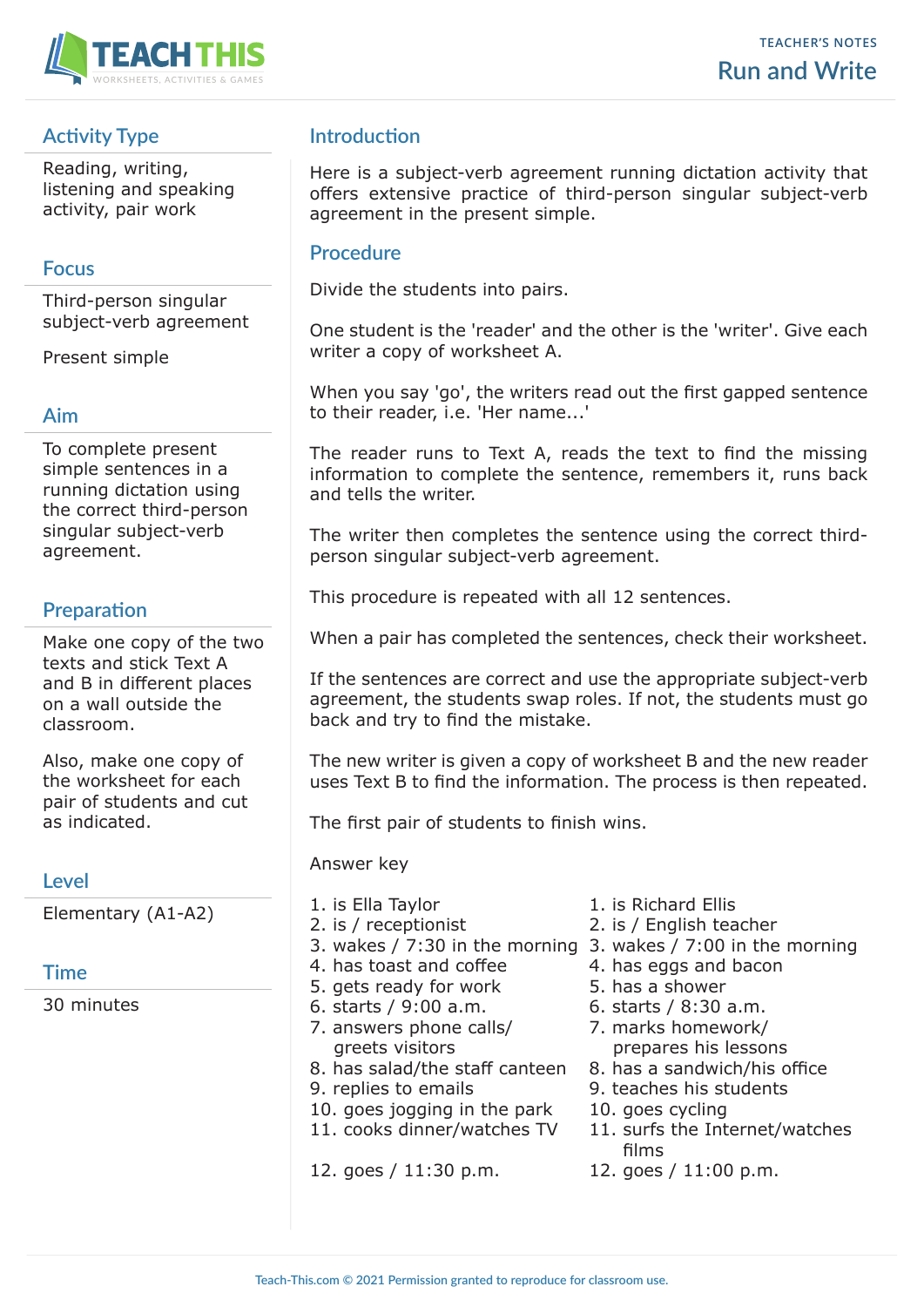

## **Text A**

My name is Ella Taylor. I'm a receptionist. I wake up at 7:30 in the morning. I

have toast and coffee for breakfast. After breakfast, I get ready for work. I start

work at 9:00 a.m. In the morning, I answer phone calls and greet visitors. At

lunchtime, I usually have a salad at the staff canteen. In the afternoon, I reply

to emails. I finish work at 4:00 p.m. After work, I go jogging in the park. In the

evening, I cook dinner and watch TV. I go to bed at 11:30 p.m.

### **Text B**

My name is Richard Ellis. I'm an English teacher. I wake up at 7:00 in the morning. I have eggs and bacon for breakfast. After breakfast, I have a shower. I start work at 8:30 a.m. In the morning, I mark homework and prepare my lessons. At lunchtime, I usually have a sandwich in my office. In the afternoon, I teach my students. I finish work at 3:30 p.m. After work, I go cycling. In the evening, I surf the Internet and watch films. I go to bed at 11:00 p.m.